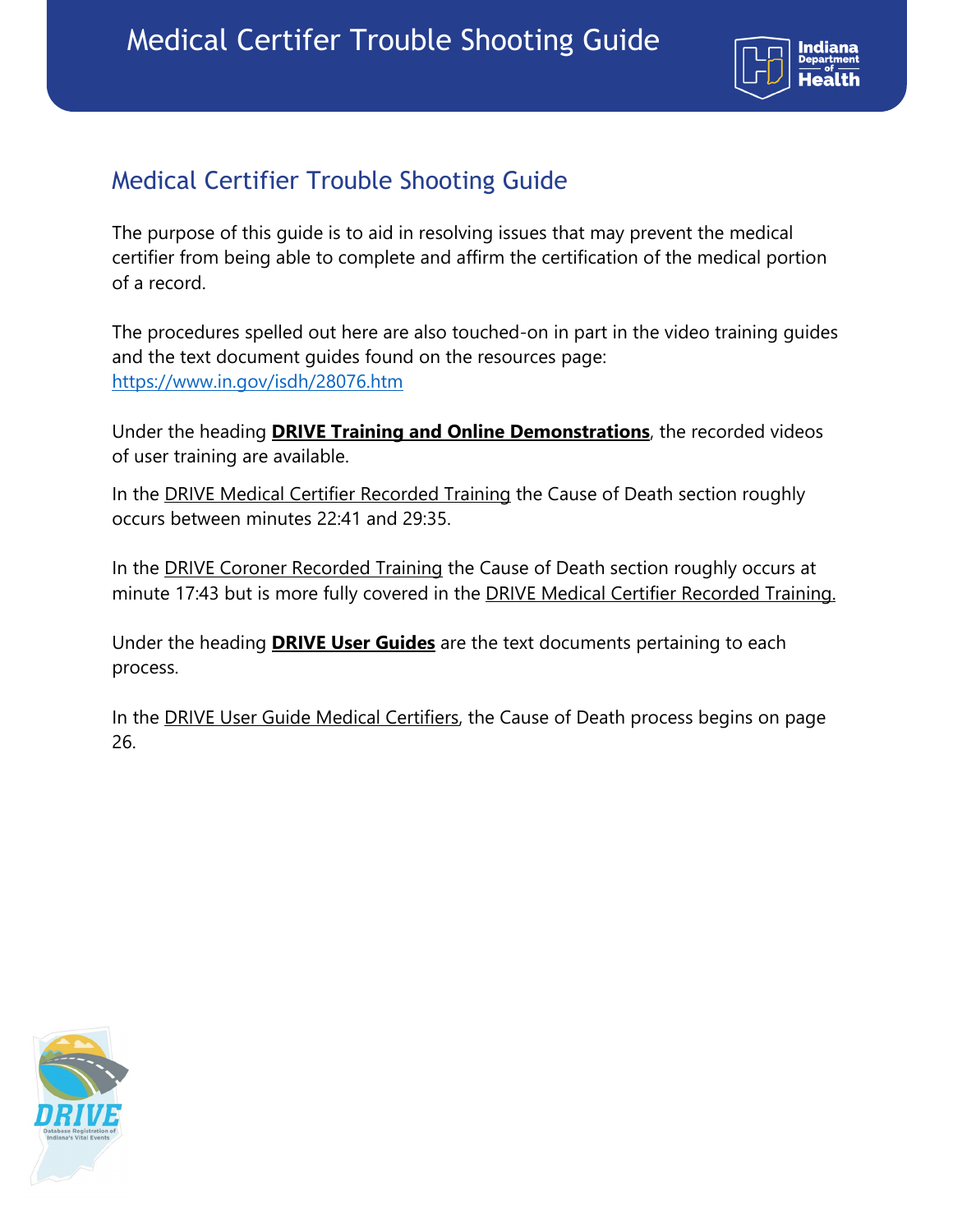# Table of Contents

| I am unable to enter the Date Signed on the Certifier tab and it's stopping me from certifying the |  |
|----------------------------------------------------------------------------------------------------|--|
| All the menu tabs are green, but the system won't let me certify the record. It says FIPS Coding   |  |
| All the menu tabs are green, but the system won't let me certify the record.  Page 4               |  |
| All the menu tabs are green, and I've added a late filing reason, but the system won't let me      |  |

#### Cause of Death issues

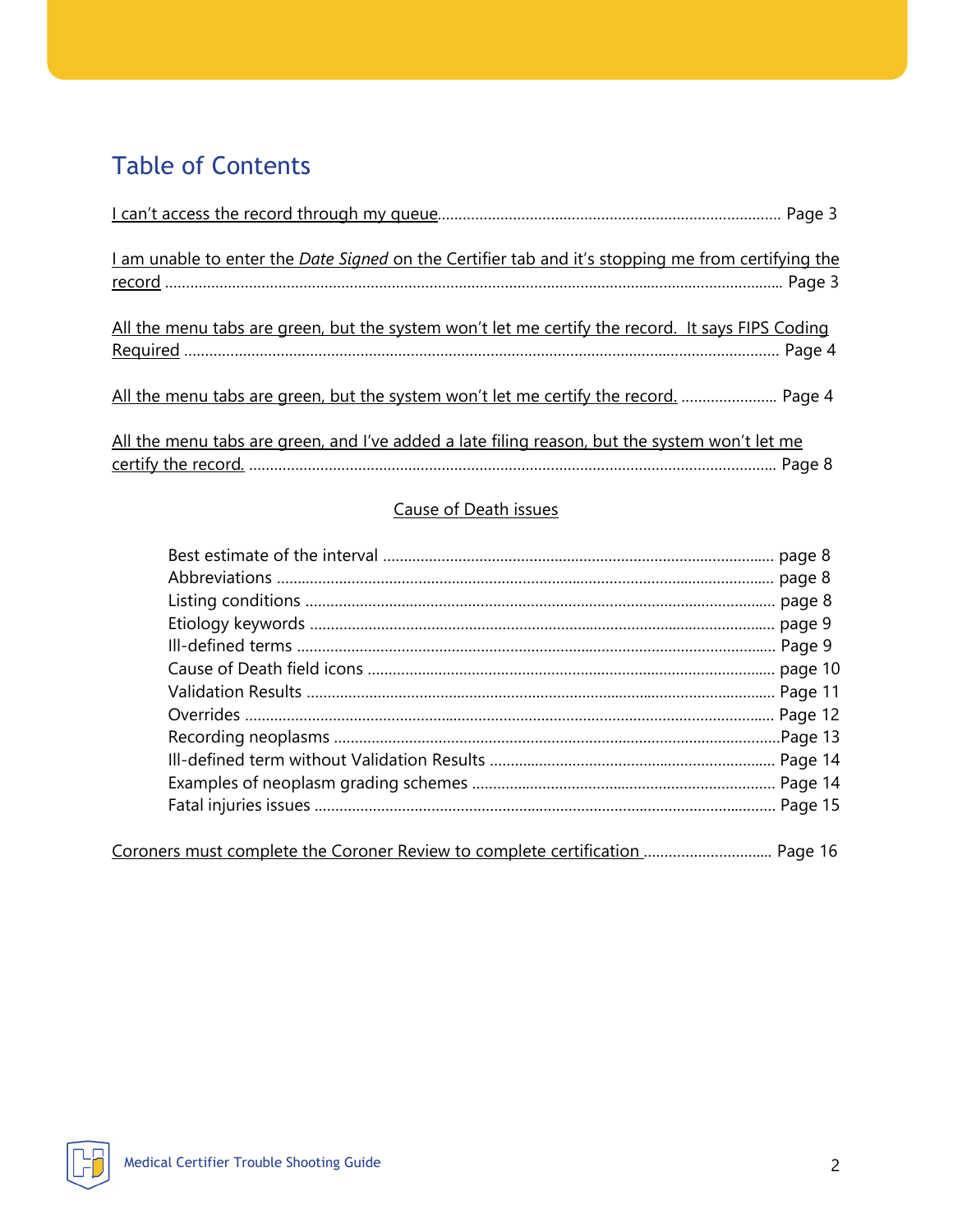There are several factors that can prevent a medical certifier from completing certification of a record. If all the tabs under the Medical Certification heading of the menu are green but the Certify tab does not appear under the Certifier tab when the Validate Page button is used, then it is most likely due to one of the following reasons.

### I can't access the record through my queue.

The first time a medical certifier attempts to retrieve a record, to gain ownership and have writeaccess to the record, it must be accessed through the Menu tabs Life Events >>> Death >>> Start / Edit New Case. From there you will need to perform a search for the record to ensure against duplication.



Performing a search will allow you retrieve the record and the first time in, the pop-up below will occur. Clicking "OK" will grant ownership of the record.

| Message from webpage                                                                                                          |
|-------------------------------------------------------------------------------------------------------------------------------|
| The Case you have selected is an un-owned case. Press OK to become<br>the owner of this case or Cancel to return to the list. |
| Cancel                                                                                                                        |

On the resources page (https://www.in.gov/isdh/28076.htm) under the heading **DRIVE Quick Guides** is the document: DRIVE Start/Edit New Case vs. Locate Case Guide. This covers the process in its entirety.

## I am unable to enter the Date Signed on the certifier tab and it's stopping me from certifying the record.

The date signed field will auto-populate upon certification of the record. It is **not** a manually filled field. If the Date Signed field won't fill, it's because of one of the reasons covered below.

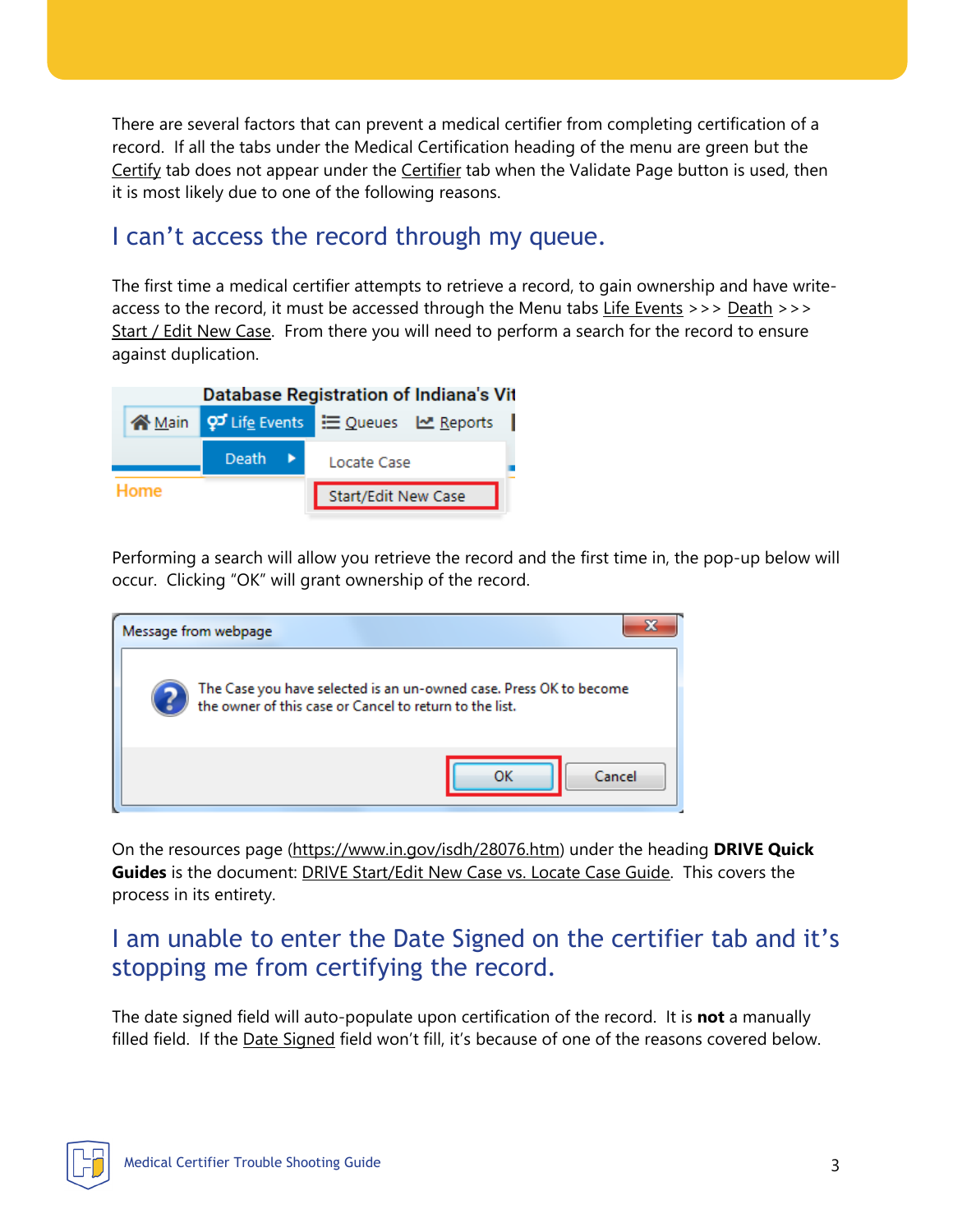## All the menu tabs are green, but the system won't let me certify the record. It says FIPS Coding Required.

**FIPS Coding** is for the statisticians reviewing data and irrelevant to the process for Medical Certifiers and Funeral Directors.

### All the menu tabs are green, but the system won't let me certify the record.

| <b>Death Registration Menu</b>       |
|--------------------------------------|
| <b>Personal Information</b>          |
| ✔ Decedent                           |
| <b>◆ Resident Address</b>            |
| $\blacktriangleright$ Family Members |
| $\blacktriangleright$ Informant      |
| <b>▶</b> Disposition                 |
| ✔ Decedent Attributes                |
| <b>Medical Certification</b>         |
| <b>◆ Pronouncement</b>               |
| ✔ Place of Death                     |
| $\blacktriangleright$ Cause of Death |
| ✔ Other Factors                      |

**V** Certifier

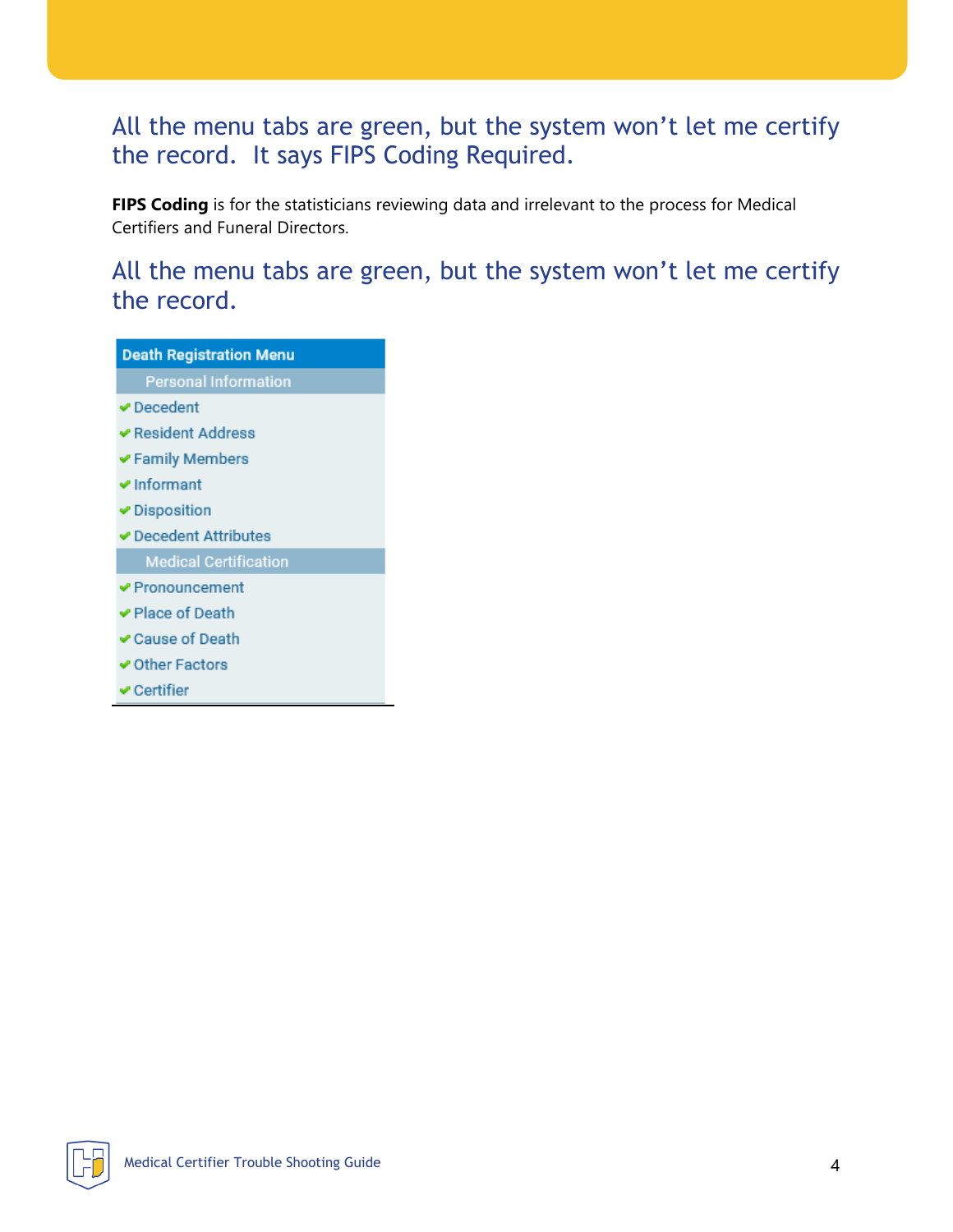If you are trying to complete the certification later than 5 days after the indicated **Date of Death** (*regardless of the reason why*) a **Late Filing Reason** must be added through the Comments tab under the Other Links heading.

| <b>Other Links</b>           |
|------------------------------|
| Assign Status                |
| <b>Attachments</b>           |
| Birth Death Linkage          |
| Comments                     |
| Correspondence               |
| Event and Issuance History   |
| <b>Print Forms</b>           |
| <b>Transfer Case</b>         |
| <b>Trade Calls</b>           |
| <b>Disposition Approval</b>  |
| <b>Validate Registration</b> |
|                              |

When you click on Comments a pop-up window will appear. Click on the button New Comment.

| Comments                  |       |                    | ×     |
|---------------------------|-------|--------------------|-------|
| <b>Comments</b>           |       |                    |       |
| <b>State File Number:</b> |       |                    |       |
| Registrant Name: Waylle   |       |                    |       |
| Event Type:               | Death |                    |       |
| Event Date:               |       |                    |       |
| No data found.            |       |                    |       |
|                           |       | <b>New Comment</b> | Close |

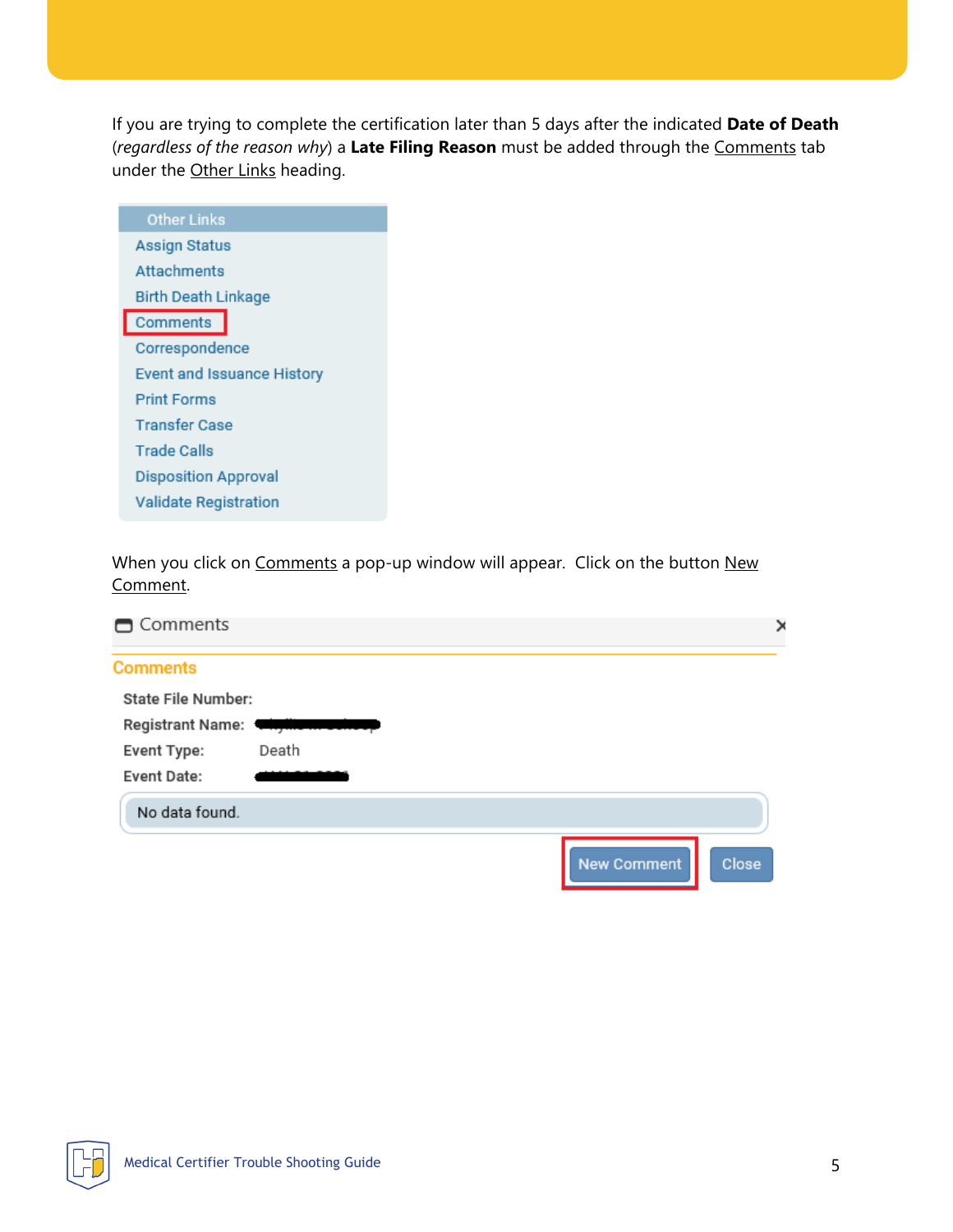A sub-window will open with a drop menu labeled Comment Type. Select *Late filing reason*.

| □ Comments                |                                               |  |                       |        |
|---------------------------|-----------------------------------------------|--|-----------------------|--------|
| <b>Comments</b>           |                                               |  |                       |        |
| <b>State File Number:</b> |                                               |  |                       |        |
| <b>Registrant Name:</b>   |                                               |  |                       |        |
| Event Type:               | Death                                         |  |                       |        |
| Event Date:               |                                               |  |                       |        |
| No data found.            |                                               |  |                       |        |
| <b>Enter New Comment</b>  |                                               |  |                       |        |
| <b>Comment Type:</b>      |                                               |  |                       |        |
|                           | Event<br>Administrative<br>Late filing reason |  | ∧                     | Save   |
| Comment:                  | Order Processing                              |  |                       | Clear  |
|                           | Change history<br>General Comments            |  |                       | Cancel |
|                           | Maximum text length: 4000                     |  | Characters left: 4000 |        |
|                           |                                               |  | New Comment           | Close  |

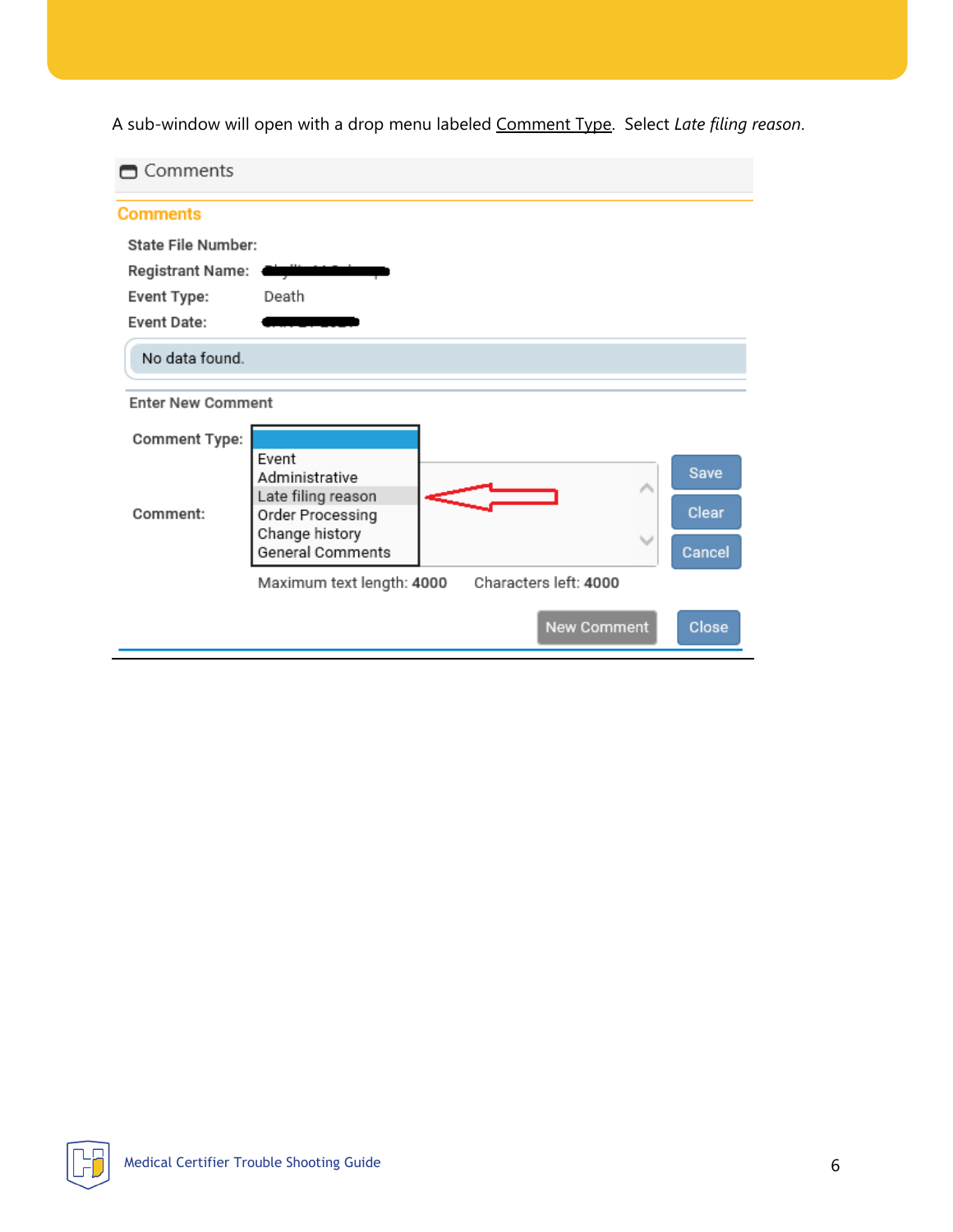Below the drop menu comments can be typed into the **Comment** field. Upon completion click Save and then Close.

| Comments                  |                                                   |                       |        |
|---------------------------|---------------------------------------------------|-----------------------|--------|
| <b>Comments</b>           |                                                   |                       |        |
| <b>State File Number:</b> |                                                   |                       |        |
| Registrant Name:          |                                                   |                       |        |
| Event Type:               | Death                                             |                       |        |
| Event Date:               |                                                   |                       |        |
| No data found.            |                                                   |                       |        |
|                           |                                                   |                       |        |
| <b>Enter New Comment</b>  |                                                   |                       |        |
|                           | Comment Type:   Late filing reason<br>$\check{ }$ |                       |        |
|                           | Add text here                                     |                       | Save   |
| Comment:                  |                                                   |                       | Clear  |
|                           |                                                   |                       | Cancel |
|                           | Maximum text length: 4000                         | Characters left: 3987 |        |
|                           |                                                   | <b>New Comment</b>    | Close  |

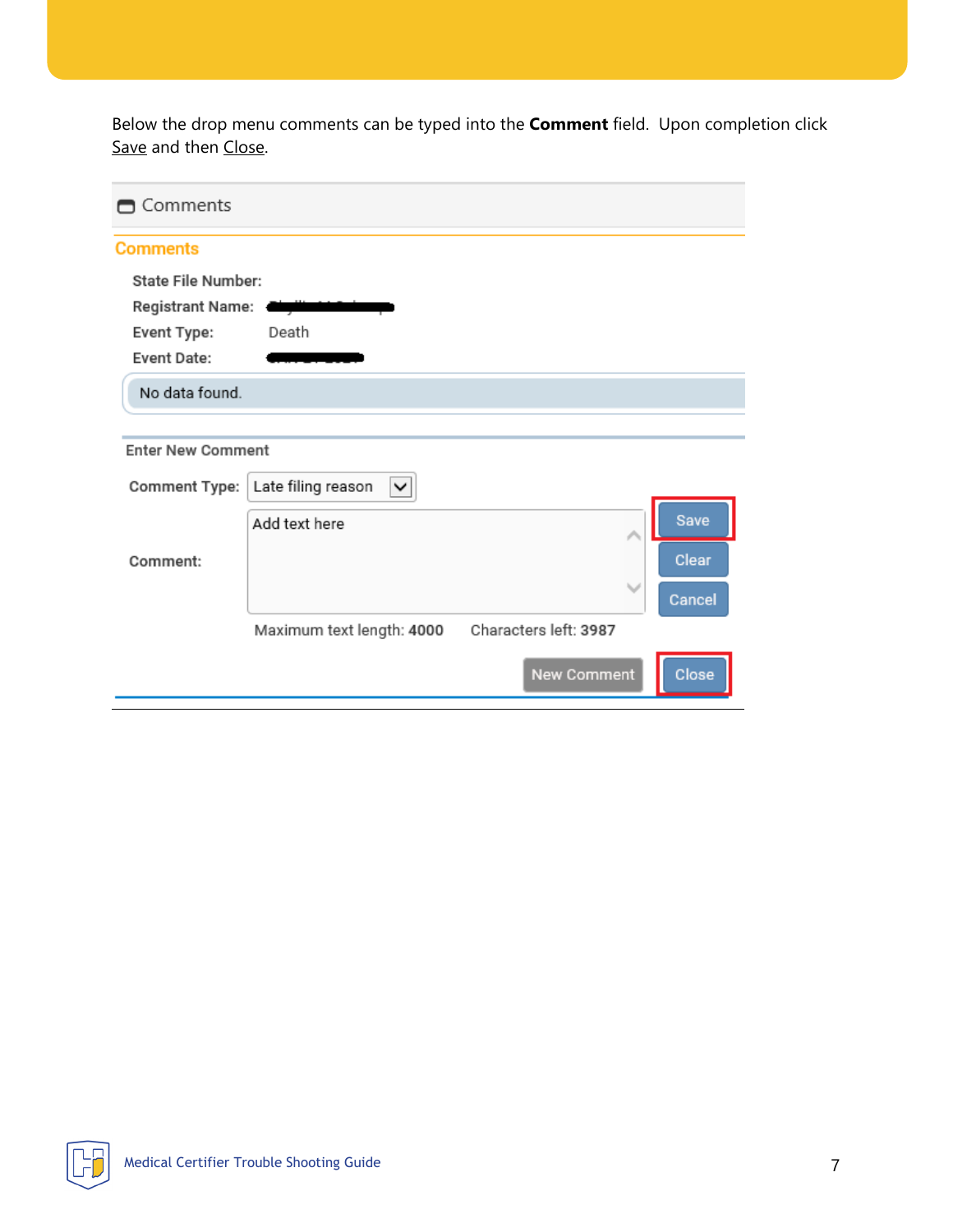### All the menu tabs are green, and I've added a late filing reason, but the system won't let me certify the record.

This indicates that the Cause of Death is incomplete, even if the tab has a green check on it.

At the top of the Cause of Death page is an active link labeled NCHS Recommendations for Entry of Cause of Death. This provides general instructions for filing out the fields on Cause of death tab.

The Recommendations indicate that Medical Certifiers should use their *best medical opinion*.

Provide the **best estimate** of the *interval* between the presumed onset of each condition and death. If you don't know you can use *unknown* or *pending*. *Pending* presumes that you will be adding an amendment later with the updated information.

**Abbreviations** and **parentheses** will prevent the record from being certified (e.g. "gi bleed" must be spelled out *gastrointestinal bleed*; COPD must be spelled out *Chronic Obstructive Pulmonary Disease*).

List only one condition per line in Part I. Additional lines may be added as needed. Each condition in Part I should cause the condition above it.

If two or more possible sequences resulted in death, or if two conditions seem to have added together, report in Part I the one that, in your opinion, most directly caused death. Report in Part II the other conditions or diseases.

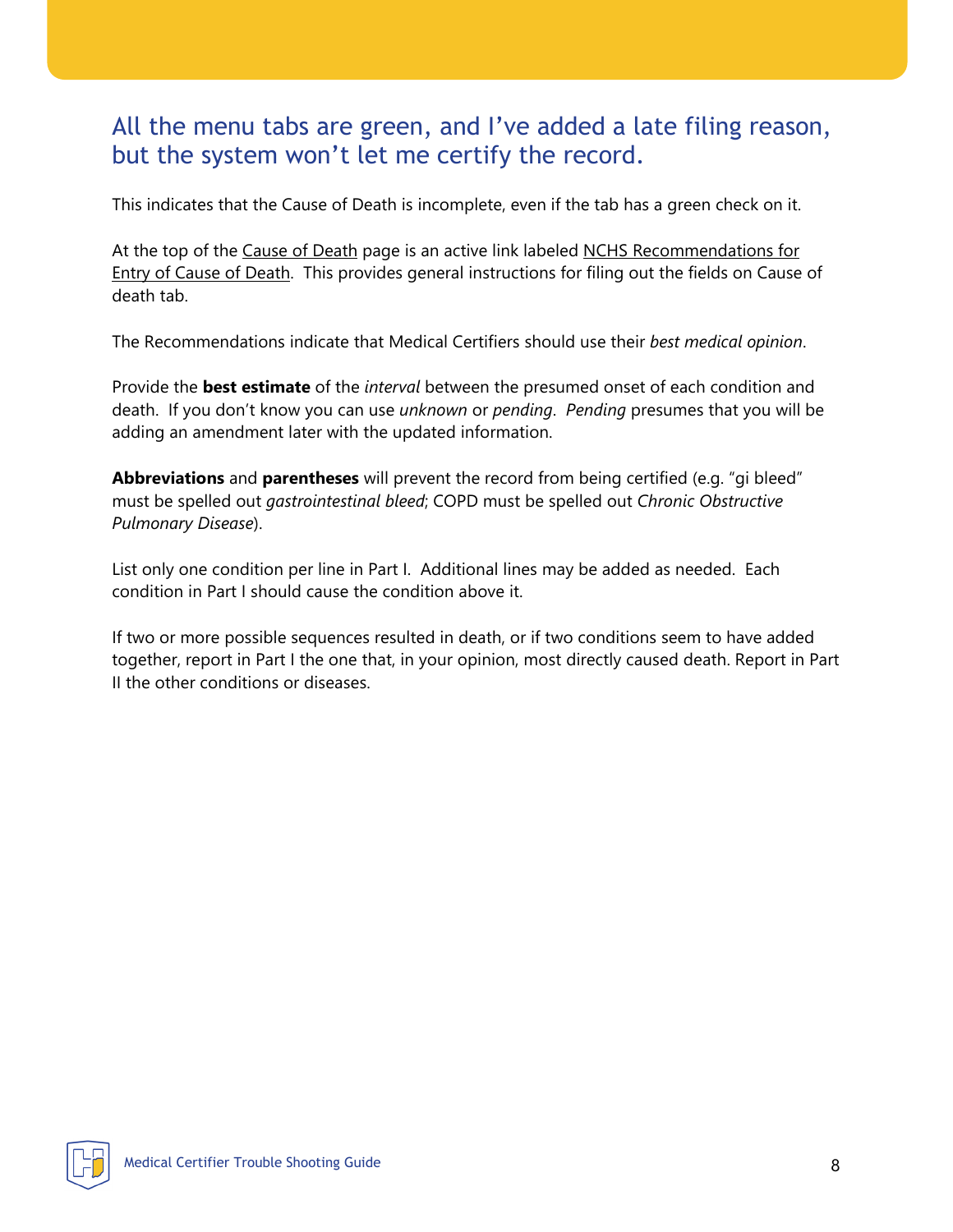When processes such as the following are reported, additional information about the etiology must be reported:

| Abscess<br>Abdominal hemorrhage<br>Adhesions<br>Adult respiratory distress syndrome Cirrhosis<br>Acute myocardial infarction<br>Altered mental status<br>Anemia<br>Anoxia<br>Anoxic encephalopathy<br>Arrhythmia<br><b>Ascites</b><br>Aspiration<br>Atrial fibrillation<br>Bacteremia<br>Bedridden<br><b>Biliary obstruction</b><br><b>Bowel obstruction</b><br>Brain injury<br><b>Brain stem herniation</b><br>Carcinogenesis<br>Carcinomatosis<br>Cardiac arrest<br>Cardiac dysrhythmia<br>Cardiomyopathy<br>Cardiopulmonary arrest<br>Cellulitis<br>Cerebral edema | Cerebrovascular accident<br>Cerebellar tonsillar herniation<br>Chronic bedridden state<br>Coagulopathy<br><b>Compression fracture</b><br>Congestive heart failure<br>Convulsions<br>Decubiti<br>Dehydration<br>Dementia (when not otherwise specified) Multi-organ failure<br>Diarrhea<br>Disseminated intravascular coagulopathy<br>Dysrhythmia<br>End-stage liver disease<br>End-stage renal disease<br>Epidural hematoma<br>Exsanguination<br>Failure to thrive<br>Fracture<br>Gangrene<br>Gastrointestinal hemorrhage<br><b>Heart failure</b><br>Hemothorax<br><b>Hepatic failure</b><br><b>Hepatitis</b><br>Hepatorenal syndrome | Hyperglycemia<br>Hyperkalemia<br>Hypovolemic shock<br>Hyponatremia<br>Hypotension<br>Immunosuppression<br>Increased intracranial pressure<br>Intracranial hemorrhage<br>Malnutrition<br>Metabolic encephalopathy<br>Multi-system organ failure<br>Myocardial infarction<br>Necrotizing soft-tissue infection Ventricular tachycardia<br>Old age<br>Open (or closed) head injury<br>Pancytopenia<br>Paralysis<br>Perforated gallbladder<br><b>Peritonitis</b><br><b>Pleural effusions</b><br>Pneumonia<br>Pulmonary arrest<br>Pulmonary edema<br>Pulmonary embolism<br>Pulmonary insufficiency<br><b>Renal failure</b> | <b>Respiratory arrest</b><br><b>Seizures</b><br><b>Sepsis</b><br>Septic shock<br>Shock<br>Starvation<br>Subarachnoid hemorrhage<br>Subdural hematoma<br>Sudden death<br>Thrombocytopenia<br>Uncal herniation<br>Urinary tract infection<br>Ventricular fibrillation<br>Volume depletion |
|-----------------------------------------------------------------------------------------------------------------------------------------------------------------------------------------------------------------------------------------------------------------------------------------------------------------------------------------------------------------------------------------------------------------------------------------------------------------------------------------------------------------------------------------------------------------------|---------------------------------------------------------------------------------------------------------------------------------------------------------------------------------------------------------------------------------------------------------------------------------------------------------------------------------------------------------------------------------------------------------------------------------------------------------------------------------------------------------------------------------------------------------------------------------------------------------------------------------------|-----------------------------------------------------------------------------------------------------------------------------------------------------------------------------------------------------------------------------------------------------------------------------------------------------------------------------------------------------------------------------------------------------------------------------------------------------------------------------------------------------------------------------------------------------------------------------------------------------------------------|-----------------------------------------------------------------------------------------------------------------------------------------------------------------------------------------------------------------------------------------------------------------------------------------|
|-----------------------------------------------------------------------------------------------------------------------------------------------------------------------------------------------------------------------------------------------------------------------------------------------------------------------------------------------------------------------------------------------------------------------------------------------------------------------------------------------------------------------------------------------------------------------|---------------------------------------------------------------------------------------------------------------------------------------------------------------------------------------------------------------------------------------------------------------------------------------------------------------------------------------------------------------------------------------------------------------------------------------------------------------------------------------------------------------------------------------------------------------------------------------------------------------------------------------|-----------------------------------------------------------------------------------------------------------------------------------------------------------------------------------------------------------------------------------------------------------------------------------------------------------------------------------------------------------------------------------------------------------------------------------------------------------------------------------------------------------------------------------------------------------------------------------------------------------------------|-----------------------------------------------------------------------------------------------------------------------------------------------------------------------------------------------------------------------------------------------------------------------------------------|

If an organ system failure is listed as a cause of death, you must report its **etiology** on the line(s) beneath it. Examples are as follows:

- 1. congestive heart failure  $\rightarrow$  congestive heart failure *due to* cardiomyopathy
- 2. hepatic failure  $\rightarrow$  hepatic failure *due to* cirrhosis
- 3. renal failure  $\rightarrow$  renal failure *due to* Type I diabetes mellitus
- 4. respiratory failure  $\rightarrow$  respiratory failure *due to* sepsis

In this vein, the terminal event (e.g., cardiac arrest or respiratory arrest) cannot not be used by itself. You must report the causes of the terminal event (e.g., cardiac arrest *due to* coronary artery atherosclerosis or cardiac arrest *due to* blunt impact to chest).

Keep in mind that if the subsequent term used (after *due to*) is a keyword reported above, more explanation will be required. Moreover, certain terms will generate error sub-notices through the Validate Page option and the Cause of Death fields will have their own icons.

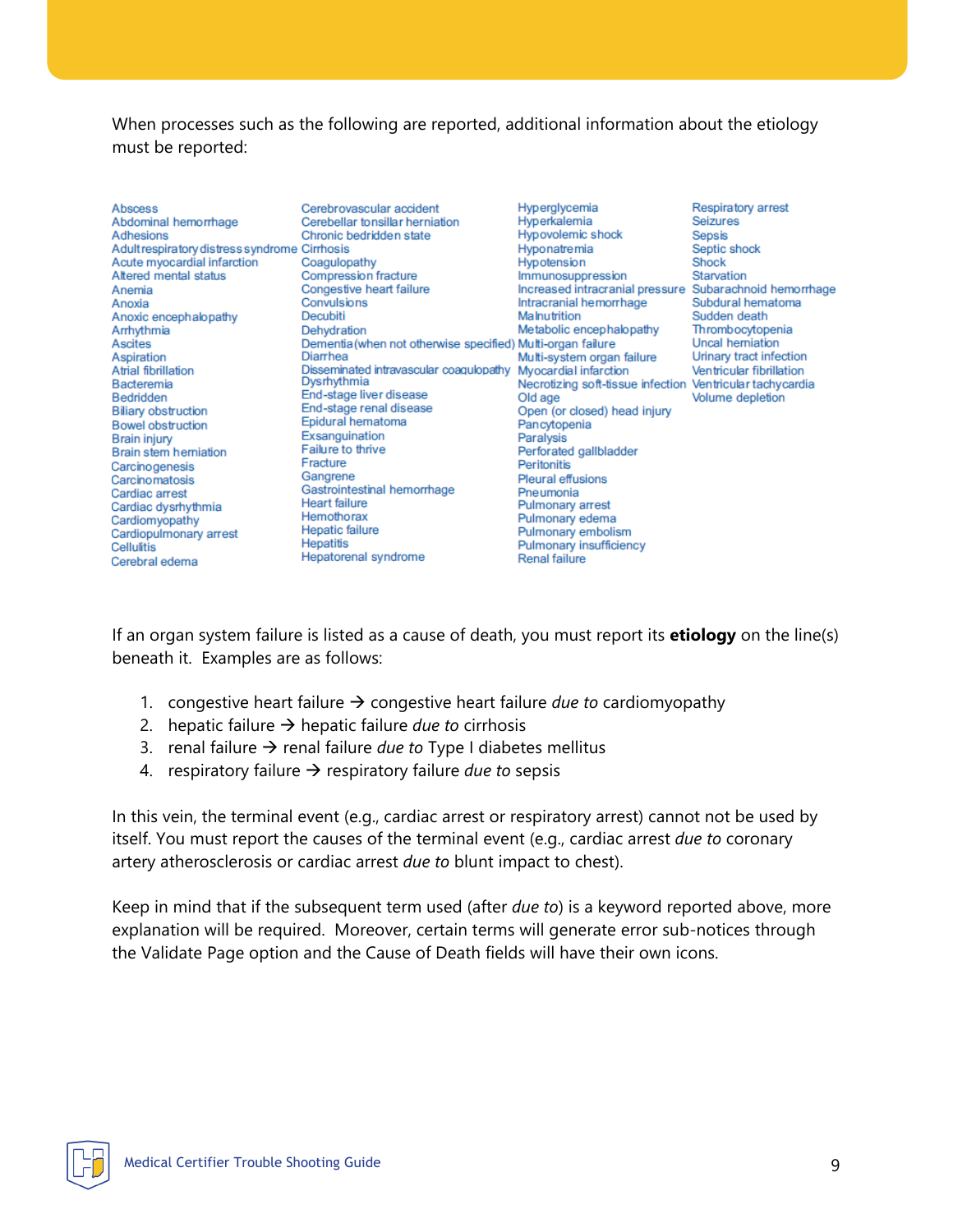In the following example, after validating the page the term cardiac arrest has been highlighted red. Clicking on the highlighted text will cause a blue explanation box to appear, indicating that the entry is ill defined. Also, the highlighted text cannot be overwritten.

|                                                                                                                       | Cause of Death                                                  | Approximate Interval<br>Onset to Death |  |
|-----------------------------------------------------------------------------------------------------------------------|-----------------------------------------------------------------|----------------------------------------|--|
|                                                                                                                       | Immediate Cause (Final disease or condition resulting in death) |                                        |  |
| PART                                                                                                                  | ×<br>cardiac arrest                                             | waake                                  |  |
| Ill Defined term "CARDIAC ARREST" found on Line1a. Please be more specific.<br>Line a<br>Ill-defined or trivial cause |                                                                 |                                        |  |
|                                                                                                                       | ℭ<br>coronary artery atherosclerosis                            |                                        |  |
| Line b                                                                                                                |                                                                 | weeks                                  |  |

Clicking on the pencil icon to the right of the field will allow the text to be overwritten. The pencil icon will change to an alert icon as shown below.

Immediate Cause (Final disease or condition resulting in death)

| PART   | cardiac arrest |  |       |
|--------|----------------|--|-------|
|        |                |  | weeks |
| Line a |                |  |       |

An alternate term can then be entered but must meet the same data standards.

Immediate Cause (Final disease or condition resulting in death)

| PART   | eart failure                                                                                              | waake |
|--------|-----------------------------------------------------------------------------------------------------------|-------|
| Line a | Il Defined term "HEART FAILURE" found on Line1a. Please be more specific.<br>Ill-defined or trivial cause |       |
|        |                                                                                                           |       |

When an acceptable substitute is arrived at the green check will appear to the right of the field.

|        | Cause of Death                                                  | Approximate Interval<br>Onset to Death |
|--------|-----------------------------------------------------------------|----------------------------------------|
|        | Immediate Cause (Final disease or condition resulting in death) |                                        |
| PART   | G<br>heart attack                                               |                                        |
|        |                                                                 | weeks                                  |
| Line a |                                                                 |                                        |
|        | Due to or as a consequence of                                   |                                        |
|        | $\bullet$<br>coronary artery atherosclerosis                    |                                        |
| Line b |                                                                 | weeks                                  |

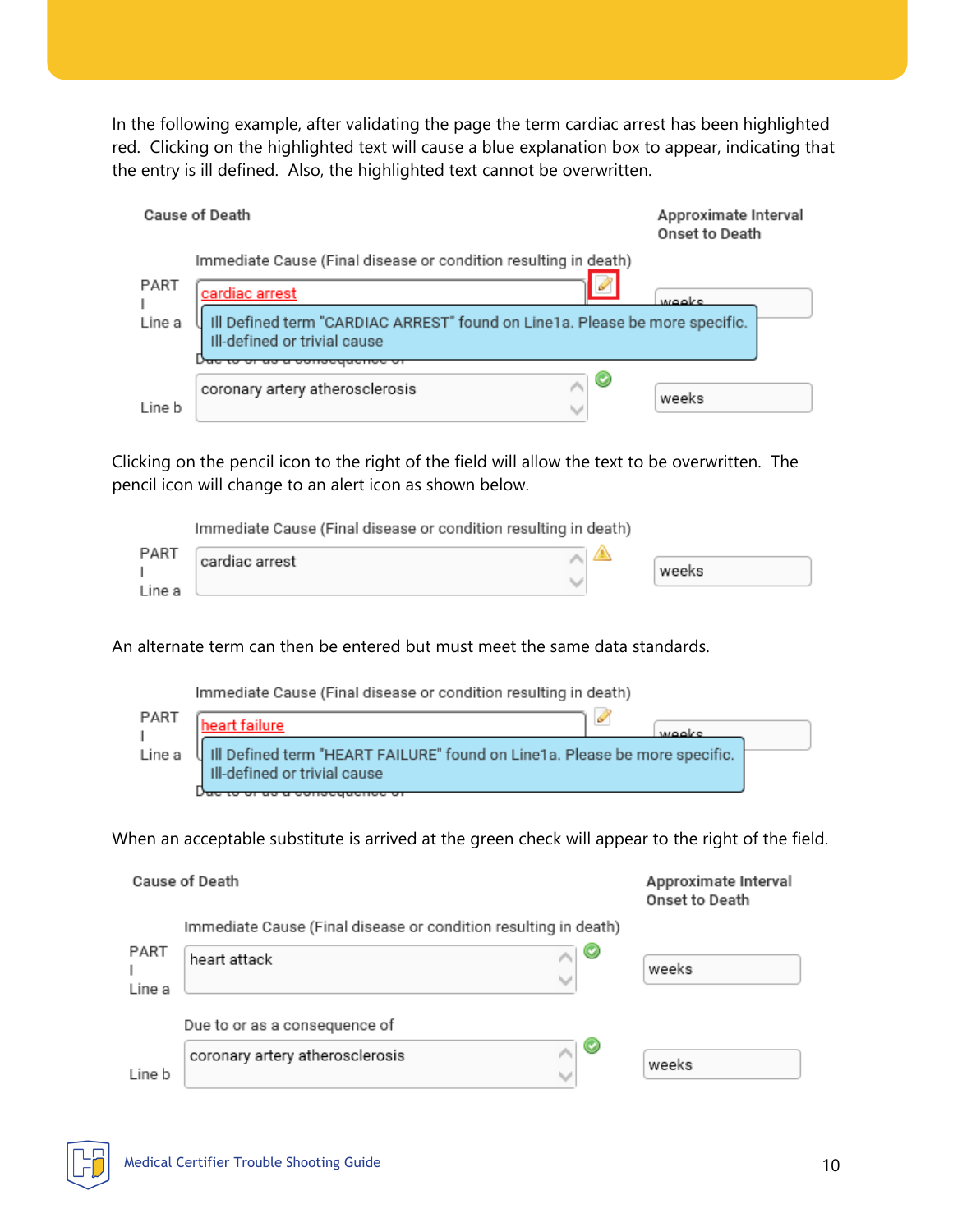The following example has generated validation results at the bottom of the page indicating more explanation is needed. Note the yellow backgrounds of the fields.

|                      | Cause of Death                                                                                                                                                                                                                                                                                                                                                                                                                                          | Approximate Interval<br>Onset to Death |  |                           |               |
|----------------------|---------------------------------------------------------------------------------------------------------------------------------------------------------------------------------------------------------------------------------------------------------------------------------------------------------------------------------------------------------------------------------------------------------------------------------------------------------|----------------------------------------|--|---------------------------|---------------|
|                      | Immediate Cause (Final disease or condition resulting in death)                                                                                                                                                                                                                                                                                                                                                                                         |                                        |  |                           |               |
| PART<br>Line a       | hepatic failure                                                                                                                                                                                                                                                                                                                                                                                                                                         | weeks                                  |  |                           |               |
|                      | Due to or as a consequence of                                                                                                                                                                                                                                                                                                                                                                                                                           |                                        |  |                           |               |
| Line b               | cirrhosis                                                                                                                                                                                                                                                                                                                                                                                                                                               | weeks                                  |  |                           |               |
|                      | <b>Validation Results</b>                                                                                                                                                                                                                                                                                                                                                                                                                               | <b>EList All Errors</b>                |  | <b>a</b> Save Overrides   | Hide          |
| <b>Error Message</b> |                                                                                                                                                                                                                                                                                                                                                                                                                                                         |                                        |  | Override Goto Field Popup |               |
|                      | DR_3010: The condition reported on the lowest line of the cause of death statement<br>needs more explanation before it can be accepted as a cause of death.<br>Provide an Underlying Cause for the last condition in the "Due to" or "As a<br>consequence of" field. If you cannot determine the underlying cause, use a term such<br>as "unknown cause" or "undetermined etiology" to show that you have not accidentally<br>ommitted the information. |                                        |  | <b><i>i</i>n</b> Fix      | <b>Pi</b> Fix |
|                      | DR_3027: The last cause reported is unacceptable. Please enter the medical<br>conditions that led to this terminal event.<br>Mechanistic terminal events such as the last entry preferably should not be either the<br>only cause or underlying cause in a cause-of-death statement. Please enter the<br>medical conditions that led to this terminal event.                                                                                            |                                        |  | <b>in</b> Fix             | <b>in</b> Fix |

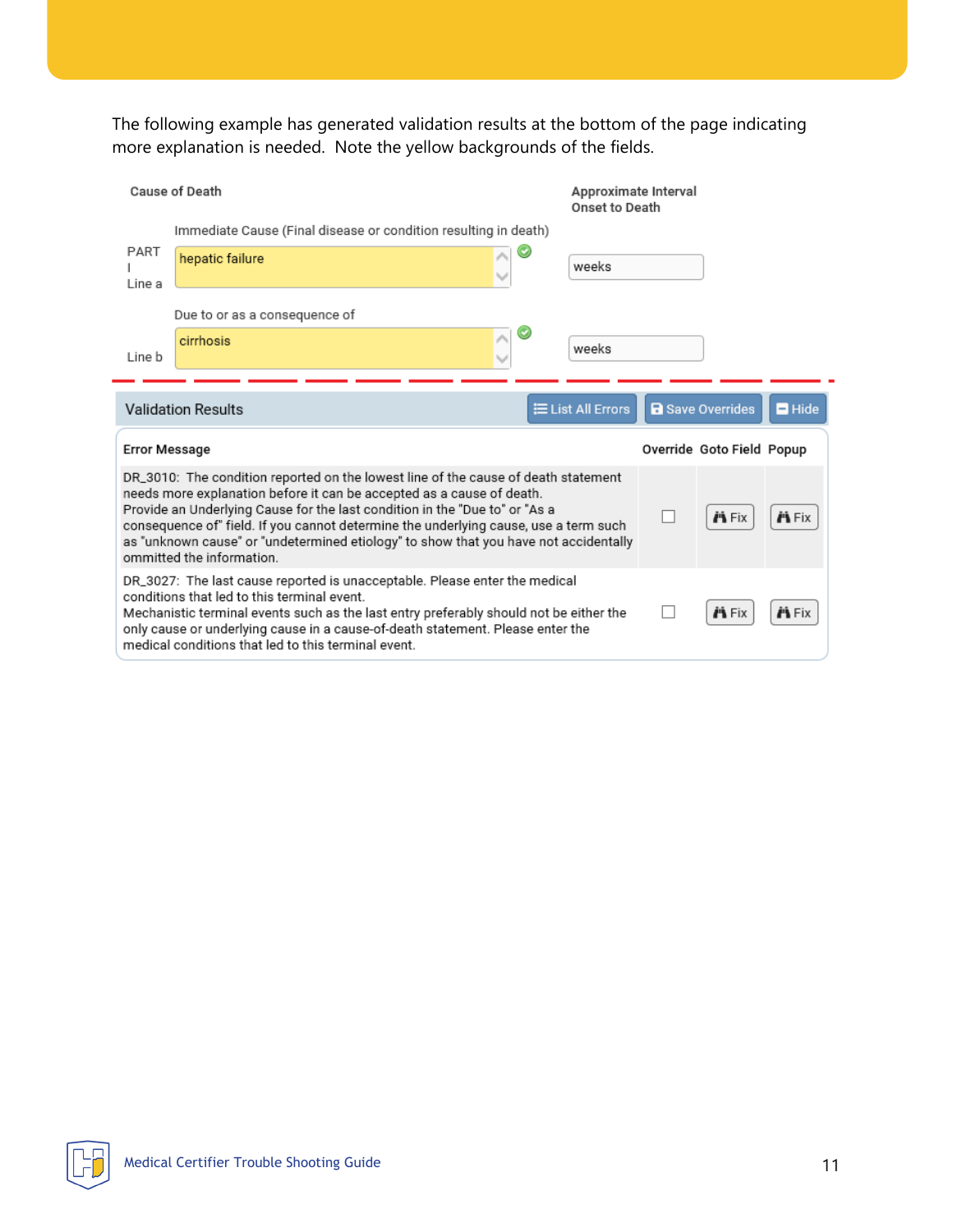Yellow backgrounds are indicative of soft edits (which appear as yellow dots in the left-hand menu). A soft edit will not prevent you from certifying a record as a hard edit (red X) would do. However, you must check the Override box in the **Validation Results** and click the Save Overrides button to proceed. Note: The status bar below the subject's name at the top of the record will now read *Medical Valid With Exceptions* and the yellow dot will remain. This is not considered best practice and you may be called upon to amend the record at a later date.

| $\equiv$ List All Errors<br><b>Validation Results</b>                                                                                                                                                                                                                                                                                                                                                                                                   |                         | <b>a</b> Save Overrides   | Hide          |
|---------------------------------------------------------------------------------------------------------------------------------------------------------------------------------------------------------------------------------------------------------------------------------------------------------------------------------------------------------------------------------------------------------------------------------------------------------|-------------------------|---------------------------|---------------|
| <b>Error Message</b>                                                                                                                                                                                                                                                                                                                                                                                                                                    |                         | Override Goto Field Popup |               |
| DR_3010: The condition reported on the lowest line of the cause of death statement<br>needs more explanation before it can be accepted as a cause of death.<br>Provide an Underlying Cause for the last condition in the "Due to" or "As a<br>consequence of" field. If you cannot determine the underlying cause, use a term such<br>as "unknown cause" or "undetermined etiology" to show that you have not accidentally<br>ommitted the information. | $\boxed{\blacksquare}$  | <b>in</b> Fix             | <b>PLE</b> IX |
| DR_3027: The last cause reported is unacceptable. Please enter the medical<br>conditions that led to this terminal event.<br>Mechanistic terminal events such as the last entry preferably should not be either the<br>only cause or underlying cause in a cause-of-death statement. Please enter the<br>medical conditions that led to this terminal event.                                                                                            | $\overline{\mathbf{v}}$ | <b>in</b> Fix             | <b>PLEIX</b>  |

#### **Death Registration Menu**

- **Medical Certification**
- ✔ Pronouncement
- ✔ Place of Death
- Cause of Death
- ✔ Other Factors
- $\blacktriangleright$  Certifier

Sometimes expanding on the ill-defined term will resolve the validation issue as in the example below.

in d

ta s

 $1.11$ 

 $(1 - 1)$ 

|                | (immediate Cause (Final disease or condition resulting in death)                                     |
|----------------|------------------------------------------------------------------------------------------------------|
| PART           | $\mathscr{D}$<br>hypoxia<br>عتاموس                                                                   |
| Line a         | Ill Defined term "HYPOXIA" found on Line1a. Please be more specific.<br>Ill-defined or trivial cause |
|                | Immediate Cause (Final disease or condition resulting in death)                                      |
| PART<br>Line a | ∧∣©<br>acute on chronic hypoxic and hypercapnic<br>2 weeks<br>respiratory failure                    |

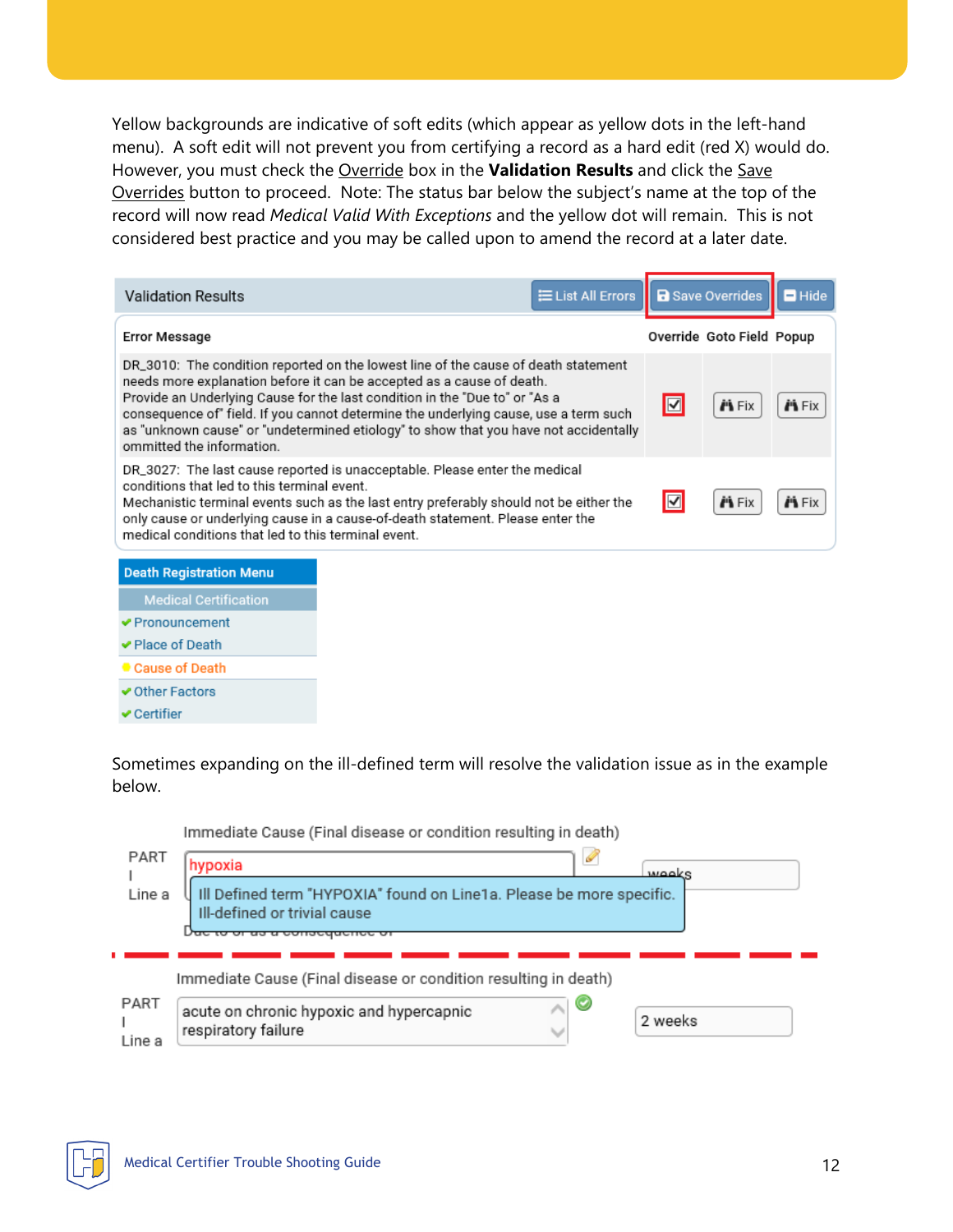When indicating **neoplasms** as a cause of death, you must include the following:

- 1) primary site or that the primary site is unknown,
- 2) benign or malignant,
- 3) cell type or that the cell type is unknown,
- 4) grade of neoplasm, and
- 5) part or lobe of organ

The example below has generated both highlighted text and an **Error Message** in the **Validation Results**. Though the Override button appears, this entry could not be overridden as a soft edit. The **Validation Results** explain what is lacking.

| Cause of Death                                                                                                                                                                                                                                  | Approximate Interval<br>Onset to Death               |
|-------------------------------------------------------------------------------------------------------------------------------------------------------------------------------------------------------------------------------------------------|------------------------------------------------------|
| Immediate Cause (Final disease or condition resulting in death)                                                                                                                                                                                 |                                                      |
| PART<br>squamous cell carcinoma                                                                                                                                                                                                                 | 2 weeks                                              |
| Line a<br>The term "SQUAMOUS CELL CARCINOMA" lacks a specified site.<br>Due to or as a consequence of                                                                                                                                           |                                                      |
|                                                                                                                                                                                                                                                 |                                                      |
| <b>Validation Results</b>                                                                                                                                                                                                                       | <b>a</b> Save Overrides<br>Hide<br>E List All Errors |
| Error Message                                                                                                                                                                                                                                   | Override Goto Field Popup                            |
| DR 3006: A cancer term has been listed in line A.<br>Please specify the primary site of the cancer, whether it is benign or malignant, the cell<br>type (if known), the grade of the neoplasm, and the part (or lobe) of the affected<br>organ. | <b>in</b> Fix<br><b>Pi</b> Fix                       |

Only by spelling out the *primary site*, whether it is *benign* or *malignant*, the *cell type* (*unknown* if it is not available), the *grade*, and the *part* (or *lobe*) *affected* can the entry be resolved.

|        | Immediate Cause (Final disease or condition resulting in death) |           |          |
|--------|-----------------------------------------------------------------|-----------|----------|
| PART   | primary well-differentiated squamous cell                       | $\bullet$ |          |
|        | carcinoma, lung, left upper lobe                                |           | 2 months |
| Line a |                                                                 |           |          |

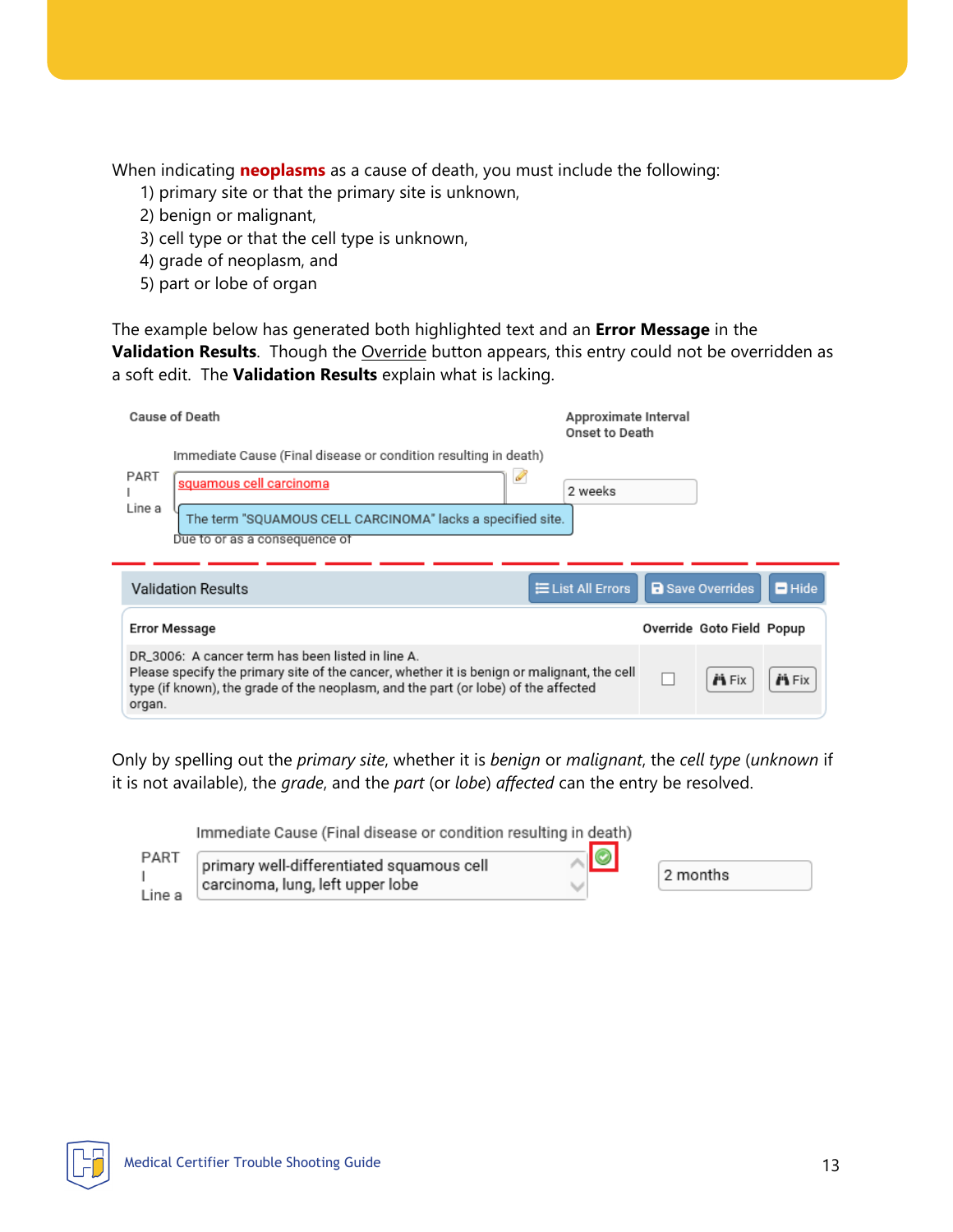The below entry does not generate an **Error Message** in the **Validation Results**. It does generate red highlighted text which produces a blue explanation box (and will prevent certification).



The issue is resolved by updating the entry to read: *Malignant multiple myeloma of the vertebral column, pelvis, femur, skull. Moderately differentiated*.

|                | Immediate Cause (Final disease or condition resulting in death)                                            |                 |  |
|----------------|------------------------------------------------------------------------------------------------------------|-----------------|--|
| PART<br>Line a | Malignant multiple myeloma of the vertebral<br>column, pelvis, femur, skull. Moderately<br>differentiated. | ⊼I©<br>2 months |  |

Note: You may get a green check without noting the grade of the neoplasm, but this is not considered best practice. While you may be able to certify the record, it runs the risk of being rejected by the Local Health Department (LHD). If this occurs, the status bar below the subject's name will read: *Medical rejected by LHD*. An amendment will then be necessary.

While it is not necessary to note the *stage* of the neoplasm, the *grade* is expected. Below are some examples of grading schemes that would be accepted.

## **Examples of grading schemes**

| Four-tier grading scheme                 |                                                      |                       |  |  |  |
|------------------------------------------|------------------------------------------------------|-----------------------|--|--|--|
| Well-differentiated<br>Grade 1 Low grade |                                                      |                       |  |  |  |
|                                          | Grade 2 Intermediate grade Moderately differentiated |                       |  |  |  |
|                                          | Grade 3 High grade                                   | Poorly differentiated |  |  |  |
|                                          | Grade 4 Anaplastic<br>Anaplastic                     |                       |  |  |  |
| Three-tier grading scheme                |                                                      |                       |  |  |  |
|                                          | Grade 1 Low grade                                    | Well-differentiated   |  |  |  |
|                                          | Grade 2 Intermediate grade                           |                       |  |  |  |
|                                          | Grade 3 High grade                                   | Poorly differentiated |  |  |  |
| Two-tier grading scheme                  |                                                      |                       |  |  |  |
|                                          | Grade 1 Low grade Well-differentiated                |                       |  |  |  |
|                                          | Grade 2 High grade Poorly differentiated             |                       |  |  |  |

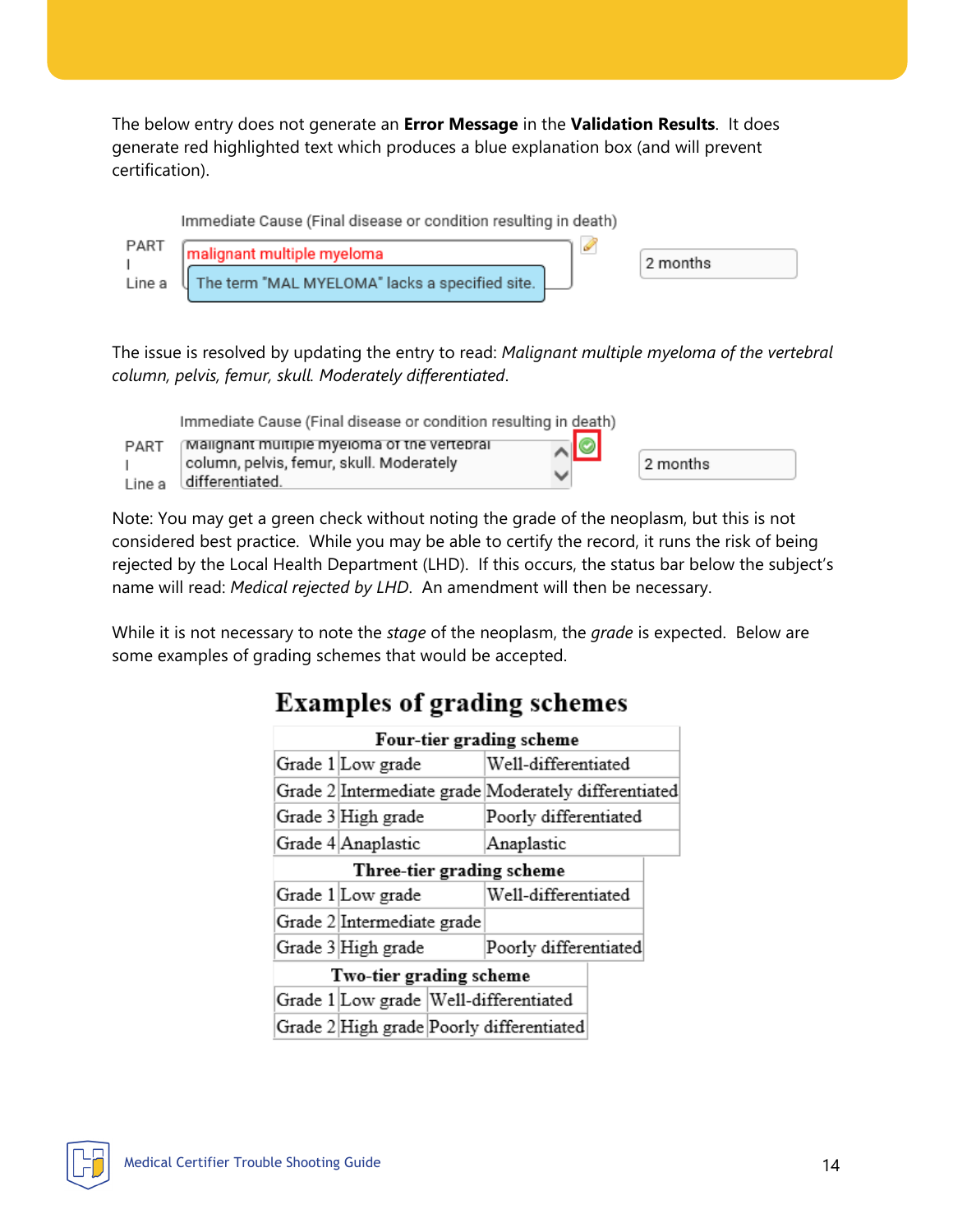When it comes to injuries, you will need to report the **fatal injury** (e.g., stab wound of chest), the **trauma** (e.g., transection of subclavian vein), and **impairment of function** (e.g., air embolism).

|                | Immediate Cause (Final disease or condition resulting in death) |          |           |
|----------------|-----------------------------------------------------------------|----------|-----------|
| PART<br>Line a | stab wound of chest                                             |          | immediate |
|                | Due to or as a consequence of                                   |          |           |
| Line b         | transection of subclavian vein                                  | $\sim$ 0 | immediate |
|                | Due to or as a consequence of                                   |          |           |
| Line c         | air embolism                                                    | Ø        | immediate |

The following conditions and types of death might seem to be specific or natural but when the medical history is examined further may be found to be complications of an injury or poisoning (possibly occurring long ago).

| Asphyxia                                                        | Hypothermia                  |
|-----------------------------------------------------------------|------------------------------|
| <b>Bolus</b>                                                    | Open reduction of fracture   |
| Choking                                                         | Pulmonary emboli             |
| Drug or alcohol overdose/drug or alcohol abuse Seizure disorder |                              |
| Epidural hematoma                                               | <b>Sepsis</b>                |
| Exsanguination                                                  | Subarachnoid hemorrhage      |
| Fall                                                            | Subdural hematoma            |
| Fracture                                                        | Surgery                      |
| <b>Hip fracture</b>                                             | Thermal burns/chemical burns |
| Hyperthermia                                                    |                              |

Such cases should be reported to the medical examiner/coroner.

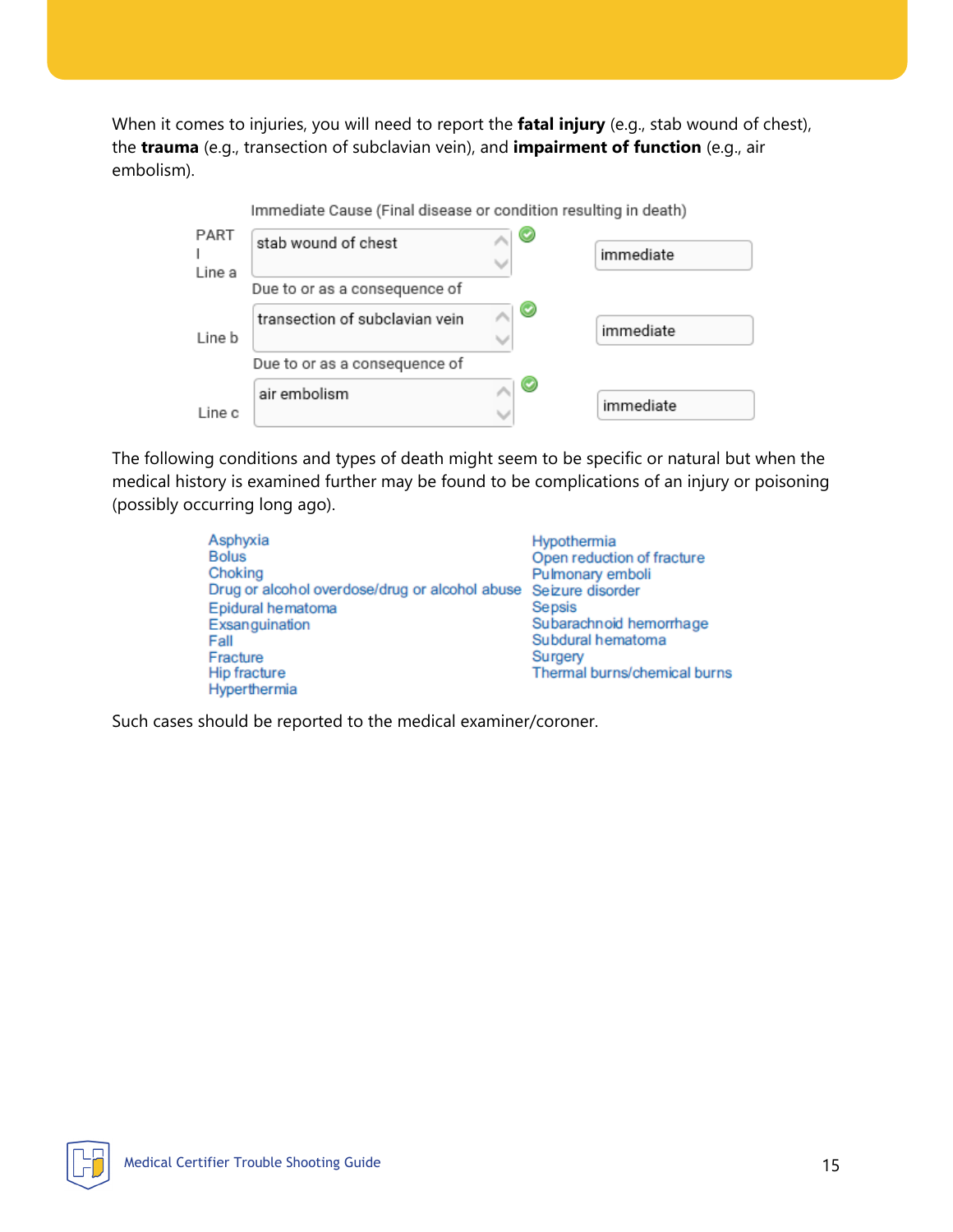### Coroners *must* complete the Coroner Review to complete certification.

In some cases, coroners may be able to complete certification without completing the coroner review. However, when this happens the status bar at the top of the page will read *Coroner Review Required*:

/Personal Valid With Exceptions/Medical Valid/Not Registered/Signed/Certified/Registration Approval Required/Coroner Review Required/Local Registrar Filed

In this case the Local Health Department (LHD) will not be able to print the certificates.

In most cases the coroner will be able to access the case but will be unable to complete the cause of death.

In the blue menu at left, under the Other Links heading will be the active link: Coroner Review Case